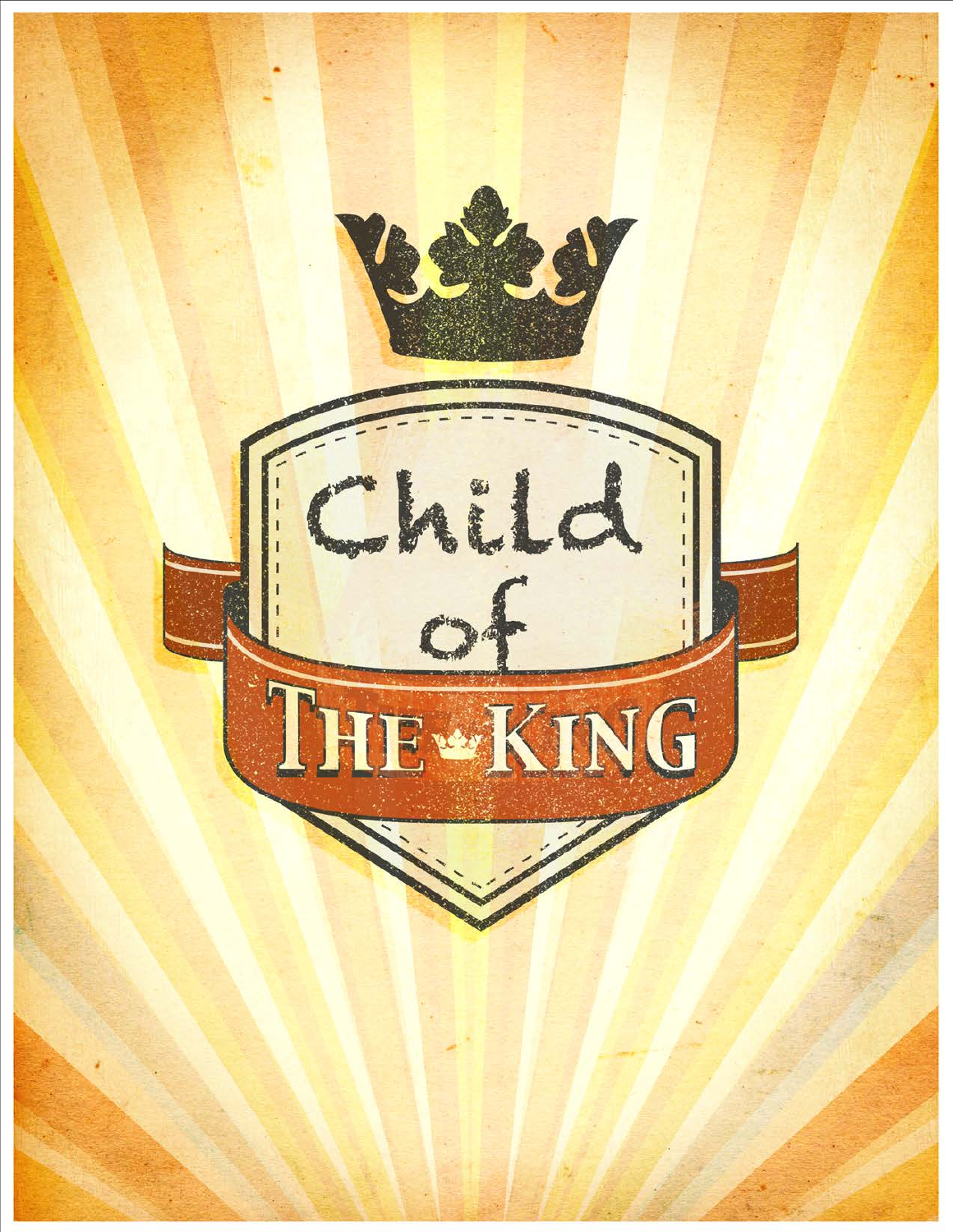## *Dear Parent,*

*Before you can fully give a Blessing to your teenager, you might need to receive a Blessing yourself. Tragically, many parents of teenagers who desire to give a Blessing never received one from their parents. Use this Biblical guide to receive a Blessing from your Heavenly Father. Take a moment and imagine God Himself speaking these words over you.*

*Take time with this document. Read through the Scriptures, and as you read it let the Biblical understanding of your identity in Christ serve as your Blessing.*

*Once you complete this you will be free to read this same powerful statement to your teenager during their Manhood or Womanhood Ceremony.*

*ENJOY!*

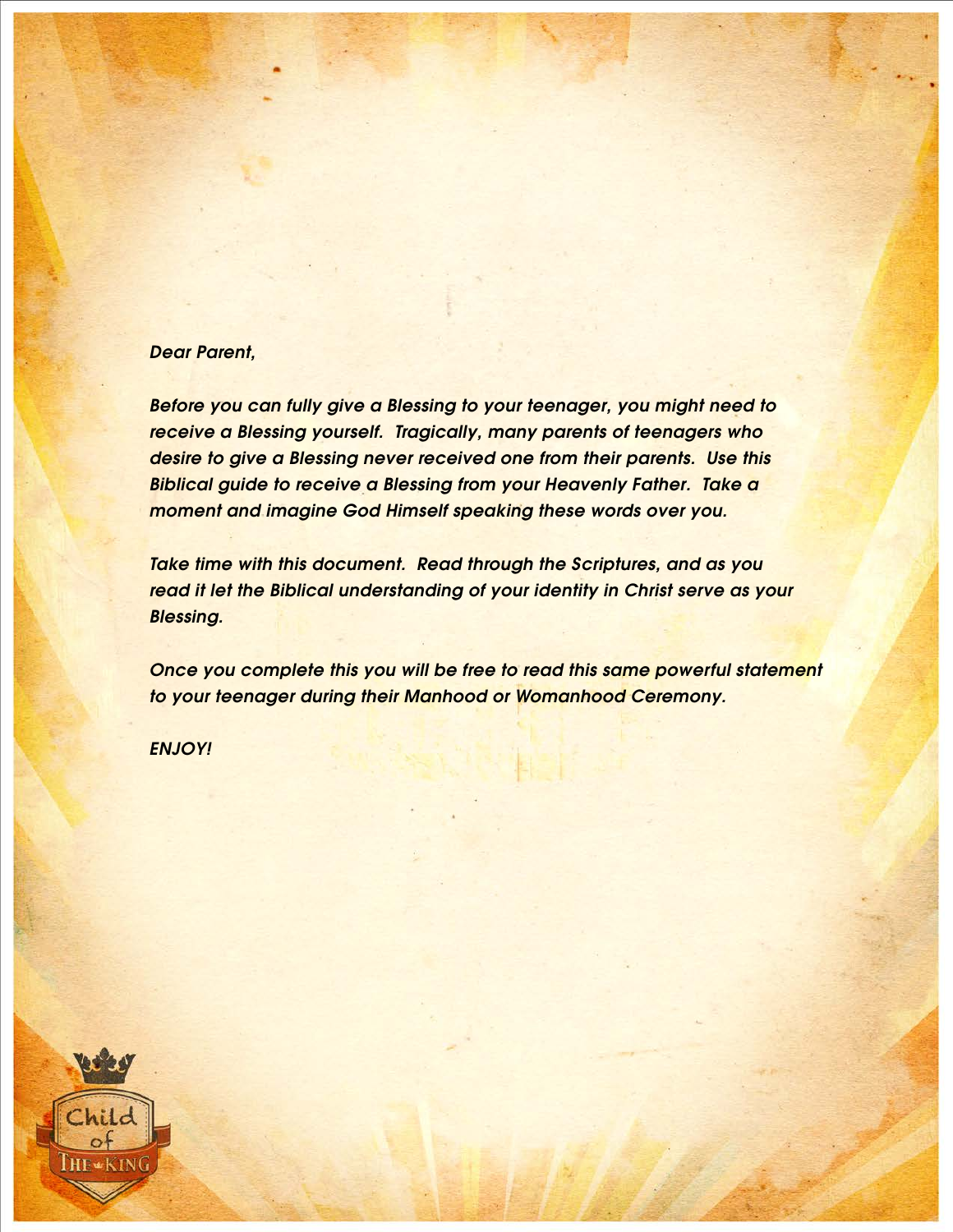## *"I am a Child of the King"*

*Because of who Jesus Christ is, and because He is my Savior and my Lord:*

*I am a child of the King of Kings and Lord of Lords, seated with Christ in the heavenly realm. I am chosen, accepted, and included – a citizen of heaven and a member of God's household.*

*I am loved by God unconditionally and without reservation. I belong to Him, having been bought by Him with the precious blood of Jesus. I have eternal life and will be saved from all of God's wrath to come – guaranteed! I am a Christian. I am not just different in what I do. My identity has changed. Who I am has changed. Everything has become brand new.*

*I am a dwelling place in which God lives by His Spirit. I have access to Him anytime, anywhere, for any reason. I am God's creation – His workmanship. I was created by Him and for Him, so who I am and what I do matters. I am spiritually alive. I have been set free from the fear of death and have been given life to live and enjoy to the full. I am forgiven – completely, totally, and absolutely. I have been rescued from the dominion of darkness and brought into the Kingdom of light – the Kingdom of the Son. I have been set free from the penalty of sin and the power of sin. I am an enemy of Satan and at war with spiritual forces of evil, but greater is He that is in me than he that is in the world. If God is for me, it doesn't matter who or what stands against me, because nothing and no one can separate me from the love of Christ –*

*not hurt, pain, loss, problem, or brokenness; not persecution, trouble, difficulty, or danger; not abandonment, abuse, addictions, or appetites; not desires, food, sexuality, or relationships; not life or death, angels or demons; not my past, the present, or the future; no power, no person, no place, not anything in all creation; not even Satan himself shall prevail. I am in the hands of Jesus, in the hands of God, and nothing and no one can snatch me out of God's hands. I will fear no evil because God is with me, and He has promised to never leave me nor forsake me. God's presence is with me everywhere I go – to the heights of heaven, through the valley of the shadow, to the ends of the earth – forever and always.*

*I am a child of the King and choose this day to live as one.*

*(Rev. 1:8, John 1:12) (Eph. 2:6, I Pet. 2:9) (John 14:1-6, Eph. 2:19)*

*(Rom. 5:6-8, I John 4:10) (I Peter 2:9, I Cor. 6:19) (I John 5:11-13, John 3:16) (Rom. 5:9, Eph. 1:13-14) (I Peter 4:16)*

*(II Cor. 5:17, Gal. 2:20) (Eph. 2:22, I Cor. 6:19) (Eph. 2:18, Phil. 4:6-7) (Ps. 139, Eph. 2:10) (Col. 1:16, Gal. 6:7-9) (Rom. 6:8-11, Heb. 2:14-15) (John 10:10) (I John 1:9, Ps. 103:8-13) (Col. 1:13)*

*(Rom. 6:16-23, Gal. 5:1) (I Peter 5:8, Eph. 6:12) (I John 4:4) (Rom. 8:31, Eph. 1:18-23)*

*(Rom. 8:35-39) (Col. 2:15)*

*(John 10:27-28) (Ps. 23:4, II Tim. 1:7) (Heb. 13:5) (Ps. 139:7)*

*(Matt. 28:19-20)*